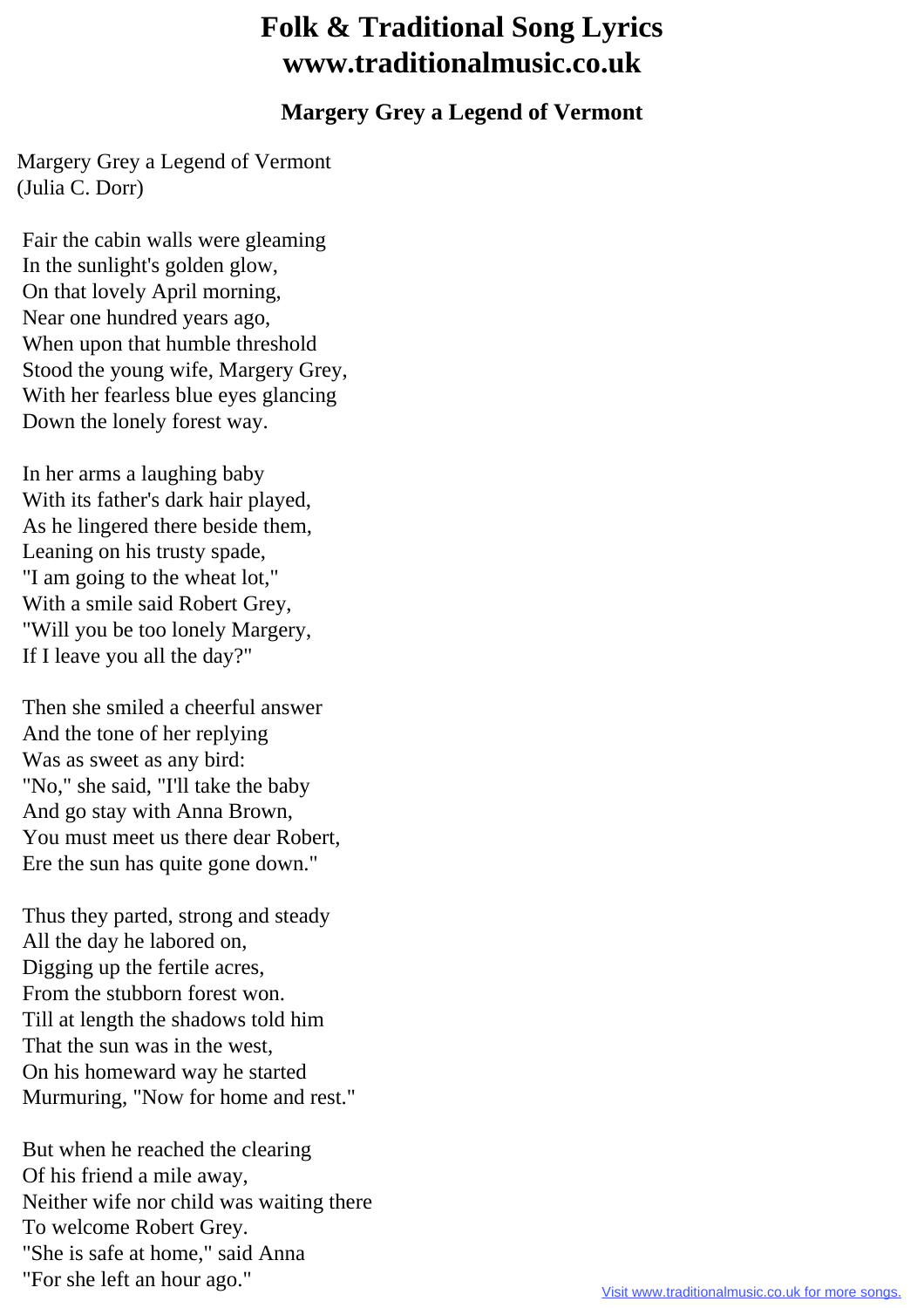"It is strange I did not meet her," Came the answer swift and low.

 Back he sped, but night was falling, And the way he scarce could see; Here and there his feet were guided Onward by some deep-gashed tree. But when he reached the cabin Dark and desolate it stood, Cold the hearth, the windows rayless, In the stillest solitude.

 With a murmured prayer, a shudder And a cry of anguish wild, Thru the forest he went running, Calling for his wife and child. Soon the scattered settlers gathered From the clearings far and near, And the lonely woods resounded With their voices rising clear.

 Torches flared, and fires were kindled And the horn's long peal rang out, But only echoes answered To the hardy woodman's shout. All in vain their sad endeavor, Night by night and day by day, For no sign or token found they Of the child or Margery Grey,

 Woe! Woe! for pretty Margery! With the baby on her arm, On her homeward way she started, Thinking nothing that could harm. With a lip and brow untroubled, With a heart at utter rest, Through the forest she went singing To the baby on her breast.

 But in sudden terror, pausing, Gazed she round in blank dismay. Where were all the white scarred hemlocks Pointing out the lonely way? God of mercies! She had wandered From the pathway. Not a tree Giving mute but friendly warning Could her straining vision see.

Twilight deepened into darkness,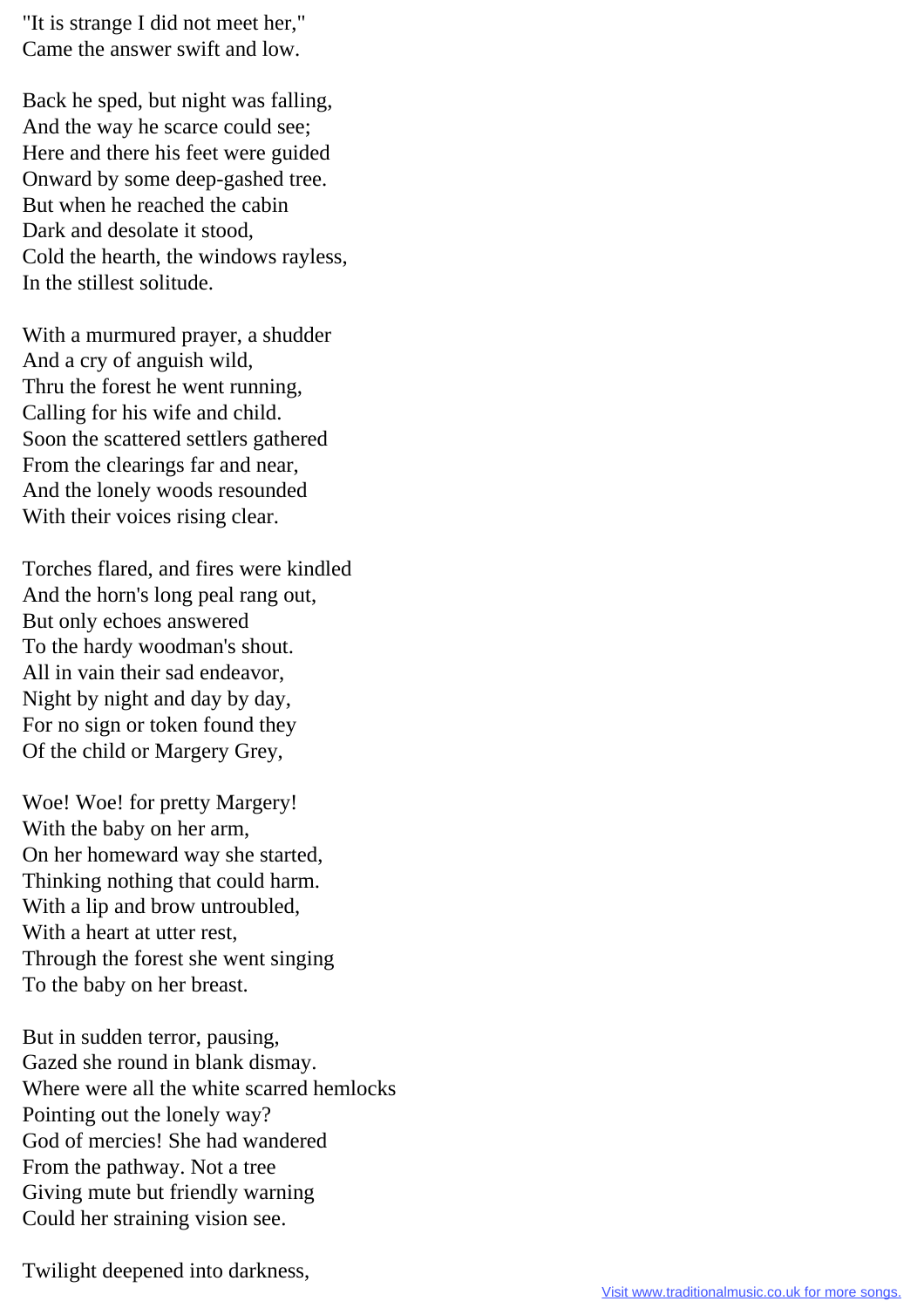And the stars came out on high. All was silent in the forest Save the owls low brooding cry. Round about her at the midnight, Stealthy shadows softly crept, And the babe upon her bosom Closed its tired eyes and slept.

 Then a shout! And in the distance She could see a torch's gleam. But alas! She could not reach it, And it vanished like a dream. Another shout and then another, But she shrieked and sobbed in vain, Rushing wildly towards the presence She could never, never gain.

 Oh, the days so long and dreary! Oh, the nights more dreary still! More than once she heard the sounding Of the horn upon the hill. More than once a smoldering fire In some sheltered nook she found, And she knew her husband's footprints Close beside it on the ground.

 Dawned the fourth relentless morning, And the sun's unpitying eye Looked upon the haggard mother, Looked to see the baby die. All night long its plaintive moaning Wrung the heart of Margery Grey. All day long her bosom cradled A pallid thing of clay.

 Three days more she bore it with her, On her weary toilsome way, Till she knew that she must leave it In the forest for to stay. Till she knew that she must leave it In the forest for to sleep, Where the prowling wild beasts only Watch above its grave could keep.

 Down she sat beside that grave For how long she never knew! With the prayers her mother taught her, To the Dear All Father True; Till the skies turned brass above her,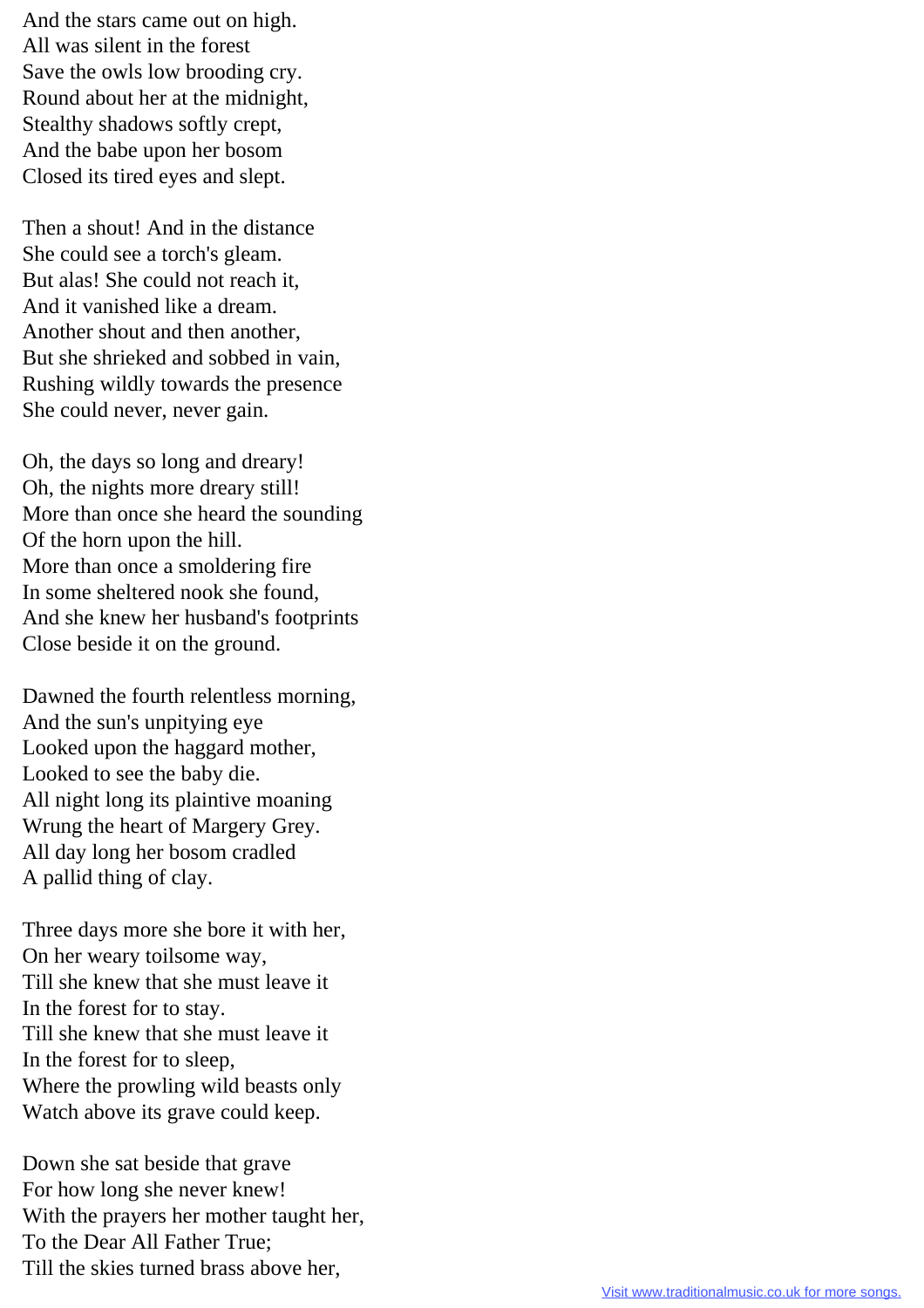Till all the earth seemed dim, And all her prayers and pleadings Brought no answer down from Him.

 Till at length the stern life tyrant Bade her take her burden up. To her lips, so pale and shrunken, Press again the bitter cup. Up she rose, still tramping onward Through the forest far and wide, Till the May flowers bloomed and perished, And the sweet June roses died.

 Till July and August brought her Fruit and berries from their store; Till goldenrod and aster Told her summer was no more; Till the maples and the birches Donned their robes of red and gold; Till the birds were flying southward And the days were growing cold.

 One chill morning in October When the trees were brown and bare, Through the streets of ancient Charlestown, With a strange bewildered air, Walked a gaunt and pallid woman, Whose disheveled locks of brown O'er her naked breast and shoulders In the wind were streaming down.

 Wondering glances fell upon her, Women veiled their modest eyes As they slowly ventured near her, Drawn by pitying suprise. "'Tis some crazy one," they whispered. Back her tangled locks she tossed "O kind souls, take pity on me, For I am not mad but lost."

 Then she told her piteous story In a strange disjointed way, And with cold, white lips she murmered "Take me home to Robert Gray." "But the river," said they, pondering, "We are on the other side. How crossed you the rapid water? Deep the torrent is, and wide!"